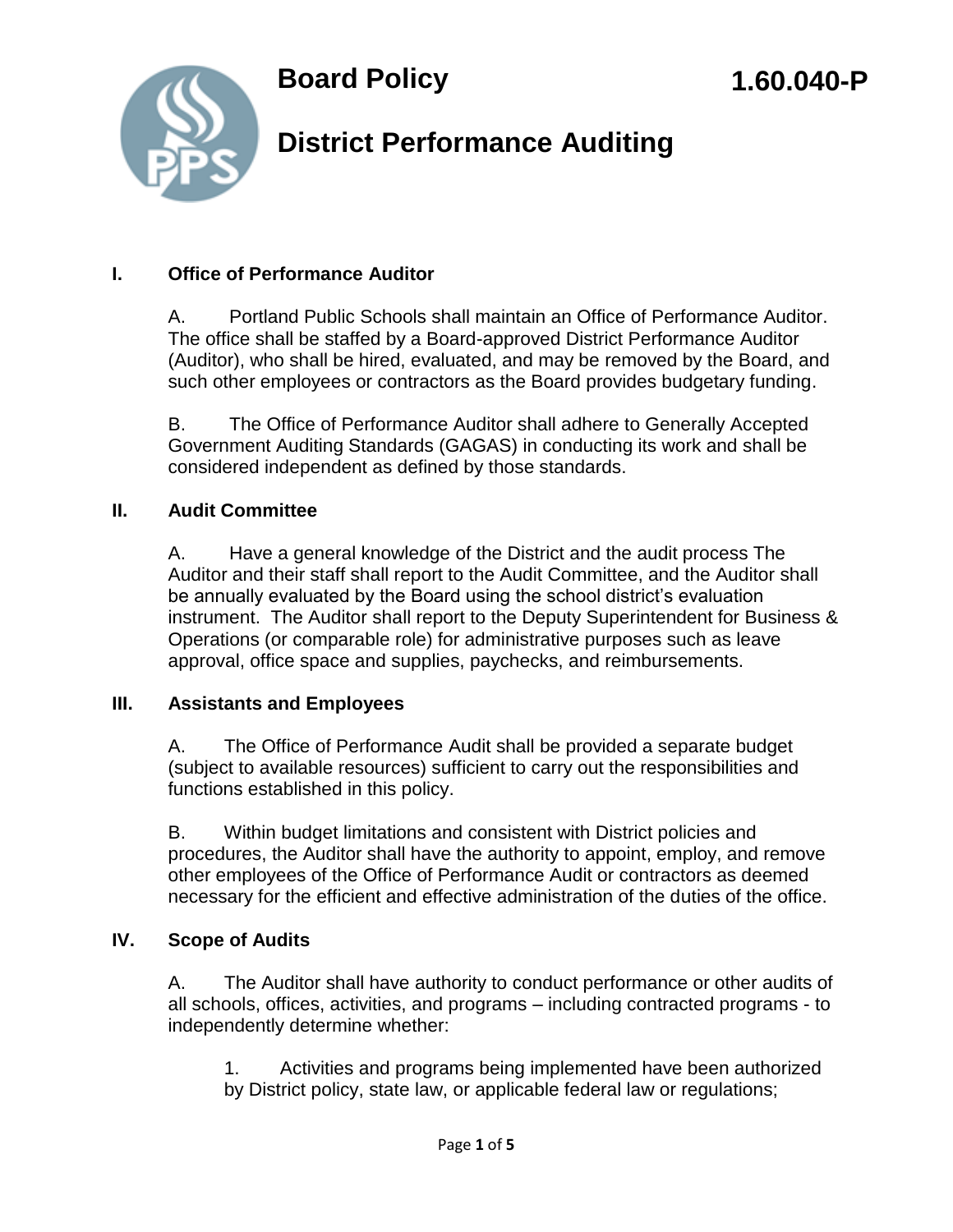



## **District Performance Auditing**

2. Activities or programs are conducted efficiently and effectively to accomplish the objective intended by District policy, state law, or applicable federal law or regulations;

3. Activities and programs are being conducted and funds expended in compliance with applicable laws;

4. Revenues are being properly collected, deposited, and accounted for;

5. Financial and other reports are being provided that disclose fairly and fully all information that is required by law, that is necessary to ascertain the nature and scope of programs and activities, and that is necessary to establish a proper basis for evaluating the programs and activities;

6. There are adequate operating and administrative procedures and practices, systems or accounting internal control systems, and internal management controls which have been established by management; or

7. Indications of fraud, abuse, or illegal acts are identified for further investigation.

B. The Auditor may provide non-audit services that are not covered by Government Audit Standards, provided that the service does not impair the auditor's independence. Decisions to perform non-audit services will be based on two overarching principles:

1. Audit organizations should not provide non-audit services that involve performing management functions or make management decisions; and

2. Audit organizations should not audit their own work or provide nonaudit services in situations where the non-audit services are significant/material to the subject matter of audits.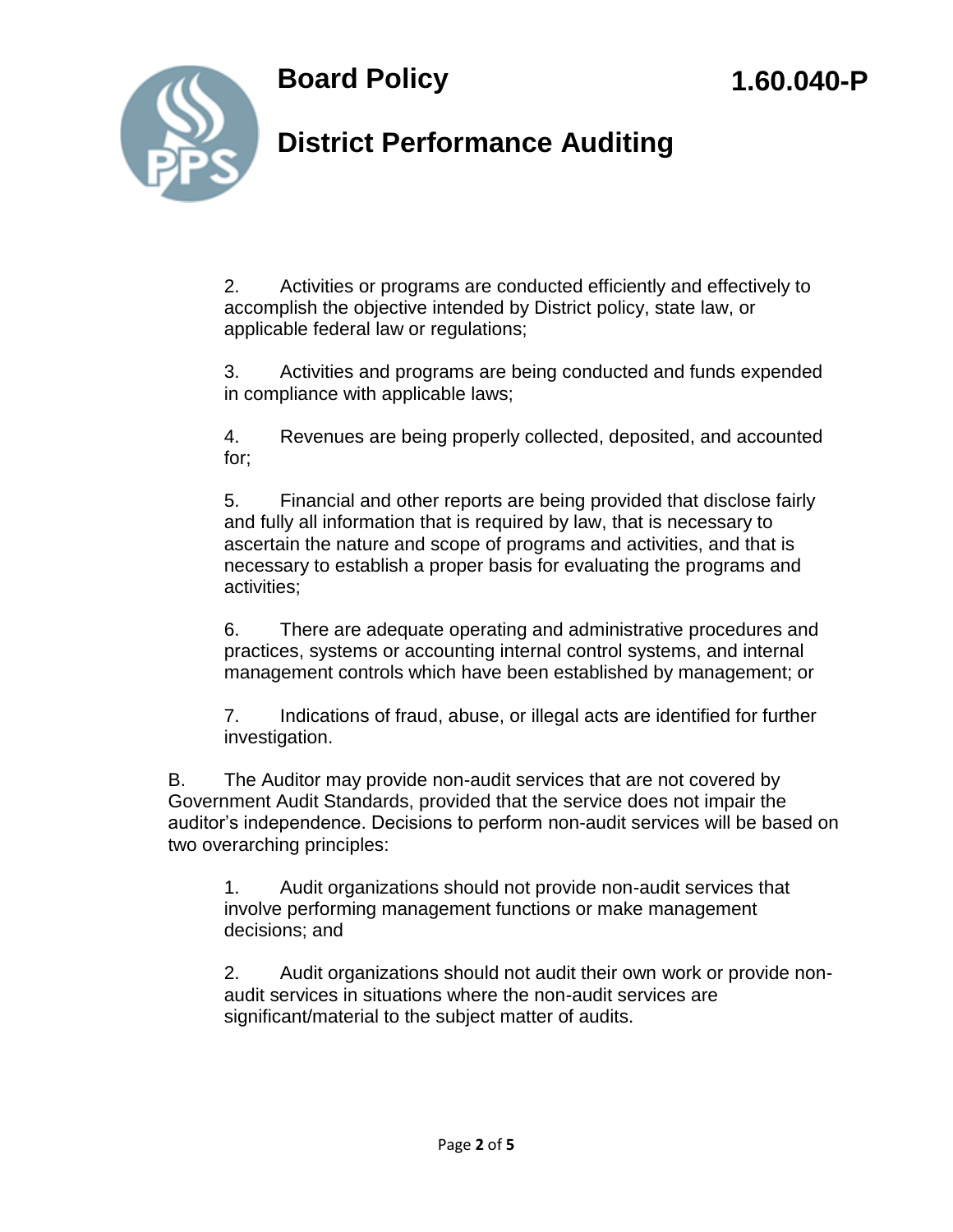

## **District Performance Auditing**

#### **V. Audit Plan**

A. At the beginning of each fiscal year, the Auditor shall submit a proposed annual audit plan to the Audit Committee for review and input. The plan shall include the schools, offices, activities, functions, and programs proposed for audit during the year. Upon review of the plan, the Audit Committee will recommend an annual audit plan to the full Board for approval.

B. In consultation with the Audit Committee, the Auditor will select topics based on potential for cost savings and service improvements; level of public and school board interest; evidence of problems or wrongdoing; risk of loss or abuse; and availability of audit staff.

#### **VI. Access to Employees, Records and Property**

A. All District officers and employees of shall furnish the Auditor with requested information and unrestricted access to employees, information, and records within their custody or control regarding powers, duties, activities, organization, property, equipment, financial transactions, contracts, and methods of business required to conduct an audit or otherwise perform audit duties. Officers or employees who fail to provide access and/or information requested by the Auditor, may be subject to discipline up to and including termination.

B. All contracts with outside contractors and subcontractors shall provide for Auditor access to all financial and performance-related records, property, and equipment purchased in whole or in part with District funds.

C. The Auditor shall not publicly disclose any information received during an audit involving matters that are confidential, privileged, or are otherwise exempt from disclosure under applicable state or federal law. Reporting in such cases may be limited to the Board.

#### **VII. Views of Responsible Officials**

A. A final draft of each audit report shall be delivered to the manager responsible for the audited program and the Superintendent for review and comment before it is released. The responsible manager must respond in writing specifying agreement with audit findings and/or recommendations or reasons for disagreement with findings and/or recommendations, plans for implementing solutions to issues identified, and a timetable to complete such activities. The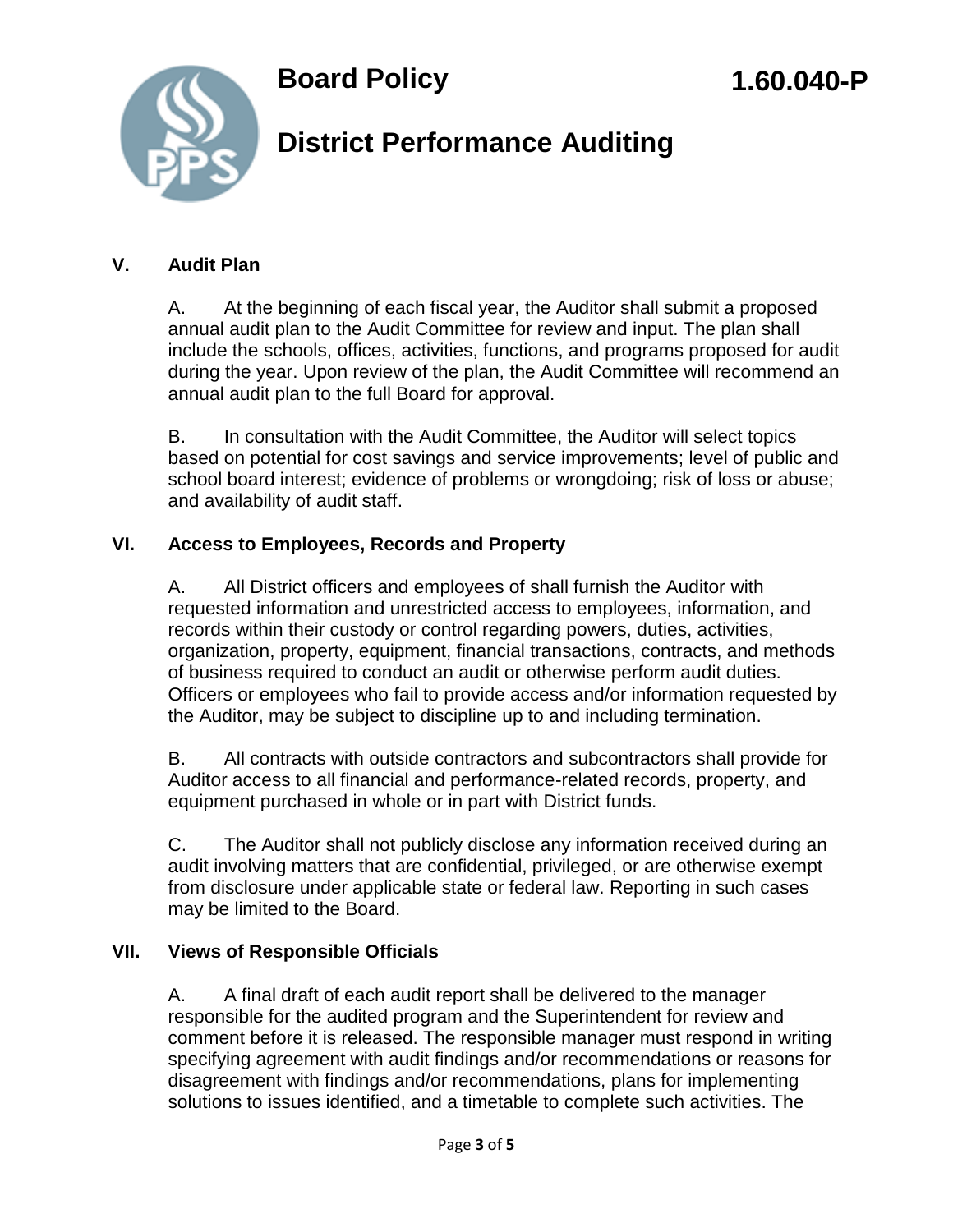

## **District Performance Auditing**

auditor must receive the response within 15 working days. The Auditor may revise its report based on the substantive input of the responsible manager. The Auditor will report the responsible manager's response to the Auditor's findings, conclusions, and recommendations, as well as the responsible manager's planned corrective actions. If no response is received within the specific timeframe, the Auditor will note that fact in the audit report and will release the report. In the case of contracted audits, audits may be released without inclusion of a response.

#### **VIII. Audit Reports**

A. Each audit will result in a written report containing relevant background information, findings and recommendations and shall be delivered to the Audit Committee, Board, and the Superintendent. The report shall also be available for public examination, except as otherwise provided in this policy or prohibited by law.

### **IX. Report of Irregularities**

If during an audit, the Auditor becomes aware of abuse or illegal acts or indications of such acts that could affect the District, the auditor shall report the irregularities to the Audit Committee and the Superintendent. If the Superintendent is believed to be a party to abuse or illegal acts, the Auditor shall report the acts directly to the Audit Committee chair.

#### **X. Annual Report**

A. The auditor shall submit an annual report to the Board within 90 days of the fiscal year end indicating audits completed, major findings, corrective actions taken by administrative managers, and significant findings which have not been fully addressed by management.

### **XI. Audit Follow-up**

A. Responsible managers should provide quarterly reports about the implementation of corrective action plans as specified in the plan. The Auditor may request periodic status reports from audited entities regarding actions taken to address reported deficiencies, audit recommendations, and completed action plans.